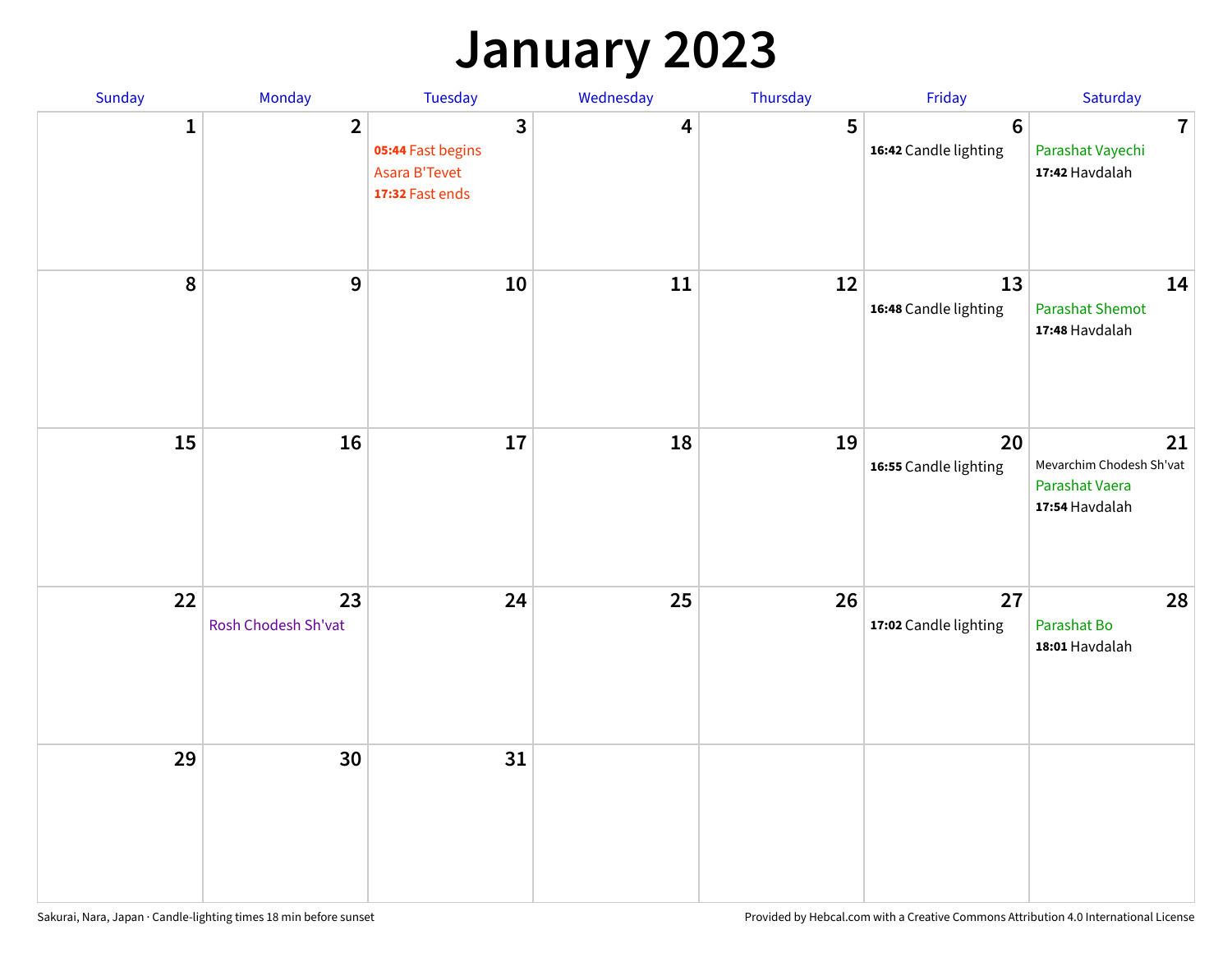# **February 2023**

| Sunday | Monday                        | Tuesday                 | Wednesday               | Thursday       | Friday                                  | Saturday                                                                                        |
|--------|-------------------------------|-------------------------|-------------------------|----------------|-----------------------------------------|-------------------------------------------------------------------------------------------------|
|        |                               |                         | 1                       | $\overline{2}$ | $\overline{3}$<br>17:09 Candle lighting | $\overline{\mathbf{4}}$<br><b>Shabbat Shirah</b><br>Parashat Beshalach<br>18:07 Havdalah        |
| 5      | $6\phantom{1}6$<br>Tu BiShvat | $\overline{7}$          | 8                       | 9              | 10<br>17:16 Candle lighting             | 11<br>Parashat Yitro<br>18:14 Havdalah                                                          |
| 12     | 13                            | 14                      | 15                      | 16             | 17<br>17:23 Candle lighting             | 18<br><b>Shabbat Shekalim</b><br>Mevarchim Chodesh Adar<br>Parashat Mishpatim<br>18:20 Havdalah |
| 19     | 20                            | 21<br>Rosh Chodesh Adar | 22<br>Rosh Chodesh Adar | 23             | 24<br>17:29 Candle lighting             | 25<br>Parashat Terumah<br>18:26 Havdalah                                                        |
| 26     | 27                            | 28                      |                         |                |                                         |                                                                                                 |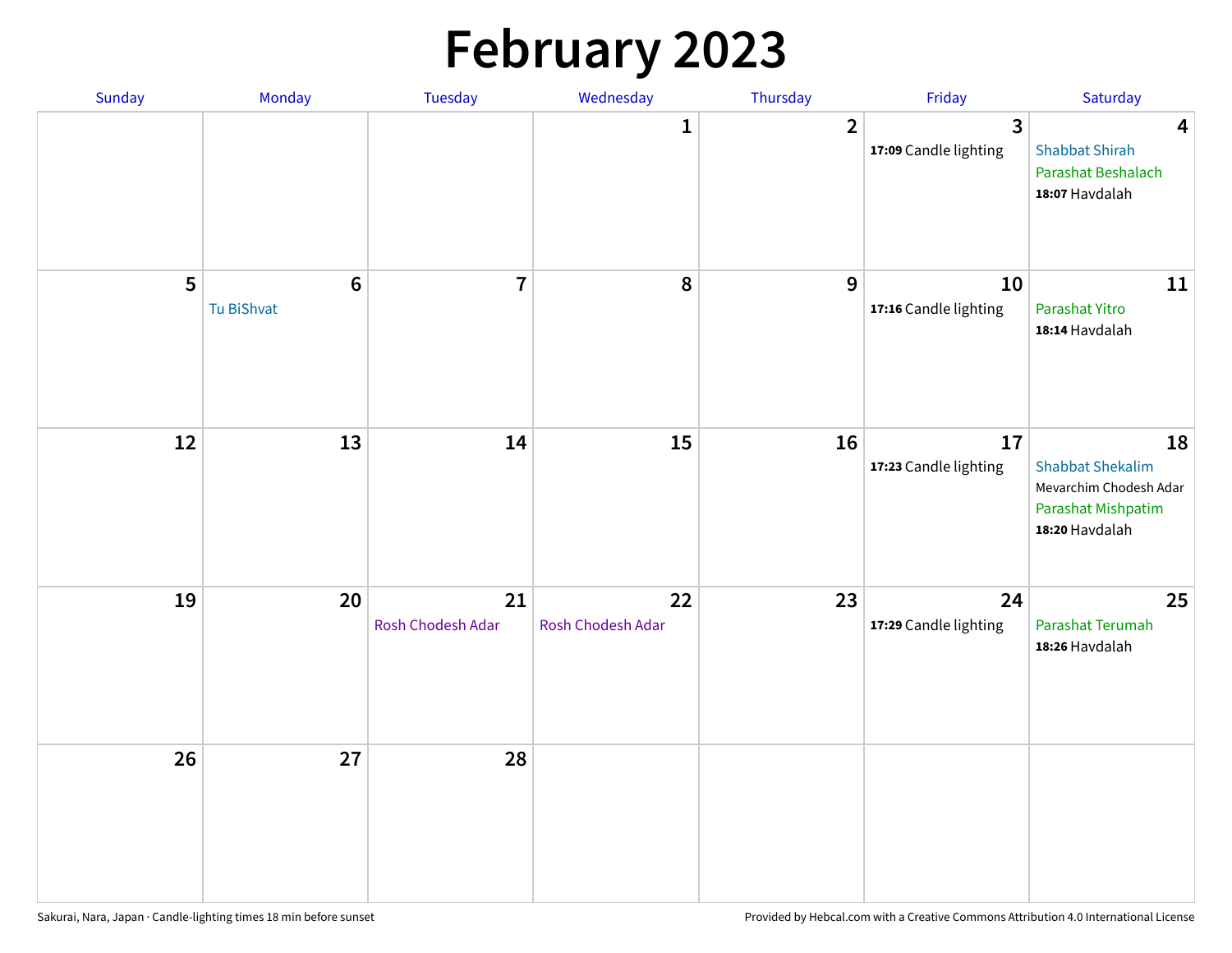## **March 2023**

| Sunday | Monday                                                                                                | Tuesday                 | Wednesday                 | Thursday                 | Friday                      | Saturday                                                                                                 |
|--------|-------------------------------------------------------------------------------------------------------|-------------------------|---------------------------|--------------------------|-----------------------------|----------------------------------------------------------------------------------------------------------|
|        |                                                                                                       |                         | 1                         | $\overline{2}$           | 3<br>17:35 Candle lighting  | $\overline{\mathbf{4}}$<br><b>Shabbat Zachor</b><br>Parashat Tetzaveh<br>18:32 Havdalah                  |
| 5      | $6\phantom{1}6$<br>05:07 Fast begins<br><b>Ta'anit Esther</b><br>18:27 Fast ends<br><b>Erev Purim</b> | $\overline{7}$<br>Purim | 8<br><b>Shushan Purim</b> | 9                        | 10<br>17:41 Candle lighting | 11<br><b>Shabbat Parah</b><br>Parashat Ki Tisa<br>18:38 Havdalah                                         |
| 12     | 13                                                                                                    | 14                      | 15                        | 16                       | 17<br>17:47 Candle lighting | 18<br><b>Shabbat HaChodesh</b><br>Mevarchim Chodesh Nisan<br>Parashat Vayakhel-Pekudei<br>18:43 Havdalah |
| 19     | 20                                                                                                    | 21                      | 22                        | 23<br>Rosh Chodesh Nisan | 24<br>17:52 Candle lighting | 25<br>Parashat Vayikra<br>18:49 Havdalah                                                                 |
| 26     | 27                                                                                                    | 28                      | 29                        | 30                       | 31<br>17:58 Candle lighting |                                                                                                          |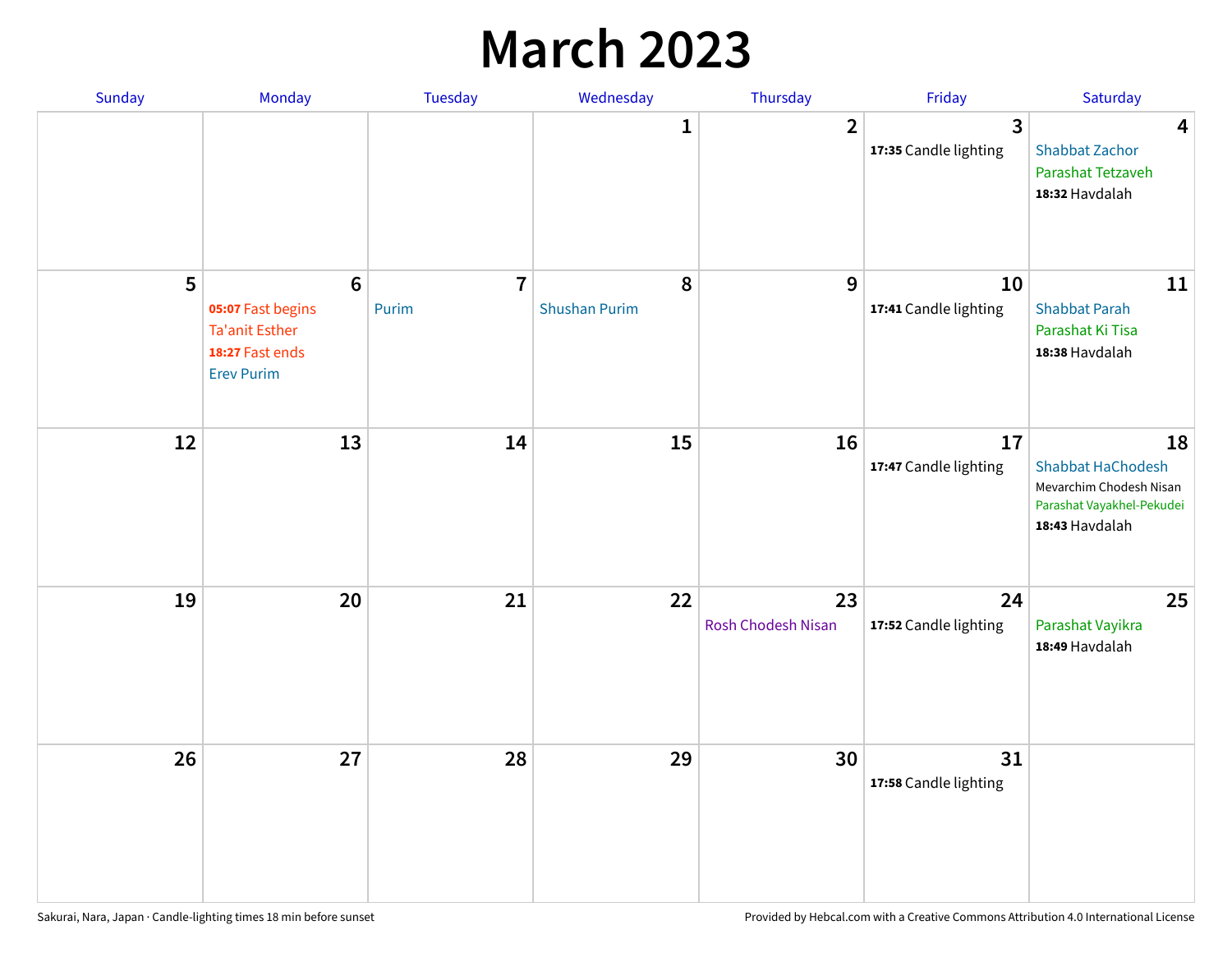# **April 2023**

| Sunday                | Monday                | <b>Tuesday</b>         | Wednesday                                                                                   | Thursday                                 | Friday                                            | Saturday                                                                              |
|-----------------------|-----------------------|------------------------|---------------------------------------------------------------------------------------------|------------------------------------------|---------------------------------------------------|---------------------------------------------------------------------------------------|
|                       |                       |                        |                                                                                             |                                          |                                                   | 1<br><b>Shabbat HaGadol</b><br>Yom HaAliyah<br><b>Parashat Tzav</b><br>18:55 Havdalah |
| $\overline{2}$        | 3                     | 4                      | 5                                                                                           | $6\phantom{1}6$                          | $\overline{7}$                                    | 8                                                                                     |
|                       |                       |                        | 04:24 Fast begins<br><b>Ta'anit Bechorot</b><br><b>Erev Pesach</b><br>18:02 Candle lighting | <b>Pesach I</b><br>18:59 Candle lighting | <b>Pesach II</b><br>18:03 Candle lighting         | Pesach III (CH"M)<br>19:01 Havdalah                                                   |
| 9<br>Pesach IV (CH"M) | 10<br>Pesach V (CH"M) | 11<br>Pesach VI (CH"M) | 12<br><b>Pesach VII</b>                                                                     | 13<br><b>Pesach VIII</b>                 | 14<br>18:09 Candle lighting                       | 15<br>Mevarchim Chodesh Iyyar                                                         |
|                       |                       | 18:06 Candle lighting  | 19:04 Candle lighting                                                                       | 19:05 Havdalah                           |                                                   | Parashat Shmini<br>19:07 Havdalah                                                     |
| 16                    | 17                    | 18<br>Yom HaShoah      | 19                                                                                          | 20                                       | 21<br>Rosh Chodesh Iyyar<br>18:14 Candle lighting | 22<br>Rosh Chodesh Iyyar<br>Parashat Tazria-Metzora<br>19:13 Havdalah                 |
| 23                    | 24                    | 25<br>Yom HaZikaron    | 26<br>Yom HaAtzma'ut                                                                        | 27                                       | 28<br>18:20 Candle lighting                       | 29<br>Parashat Achrei Mot-Kedoshim<br>19:19 Havdalah                                  |
| 30                    |                       |                        |                                                                                             |                                          |                                                   |                                                                                       |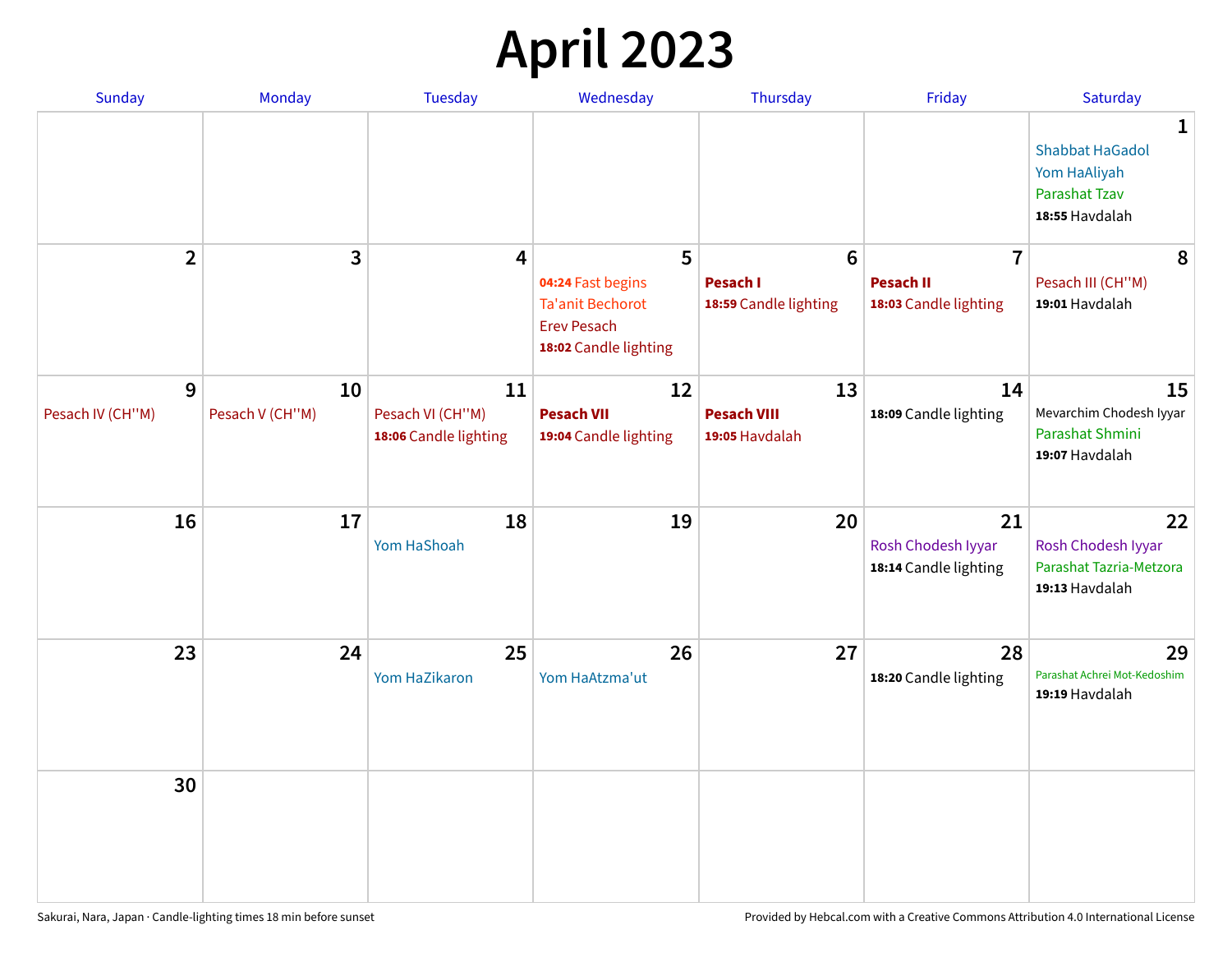## **May 2023**

| Sunday                          | Monday       | Tuesday                      | Wednesday               | Thursday                                           | Friday                                            | Saturday                                                             |
|---------------------------------|--------------|------------------------------|-------------------------|----------------------------------------------------|---------------------------------------------------|----------------------------------------------------------------------|
|                                 | $\mathbf{1}$ | $\overline{\mathbf{2}}$      | $\overline{\mathbf{3}}$ | $\overline{\mathbf{4}}$                            | 5<br><b>Pesach Sheni</b><br>18:25 Candle lighting | $\boldsymbol{6}$<br>Parashat Emor<br>19:25 Havdalah                  |
| $\overline{7}$                  | $\pmb{8}$    | $\overline{9}$<br>Lag BaOmer | 10                      | 11                                                 | 12<br>18:31 Candle lighting                       | 13<br>Parashat Behar-Bechukotai<br>19:32 Havdalah                    |
| 14                              | 15           | 16                           | $17\,$                  | 18                                                 | 19<br>Yom Yerushalayim<br>18:36 Candle lighting   | 20<br>Mevarchim Chodesh Sivan<br>Parashat Bamidbar<br>19:38 Havdalah |
| 21<br><b>Rosh Chodesh Sivan</b> | 22           | 23                           | 24                      | 25<br><b>Erev Shavuot</b><br>18:41 Candle lighting | 26<br><b>Shavuot I</b><br>18:41 Candle lighting   | 27<br><b>Shavuot II</b><br>19:43 Havdalah                            |
| 28                              | 29           | 30                           | 31                      |                                                    |                                                   |                                                                      |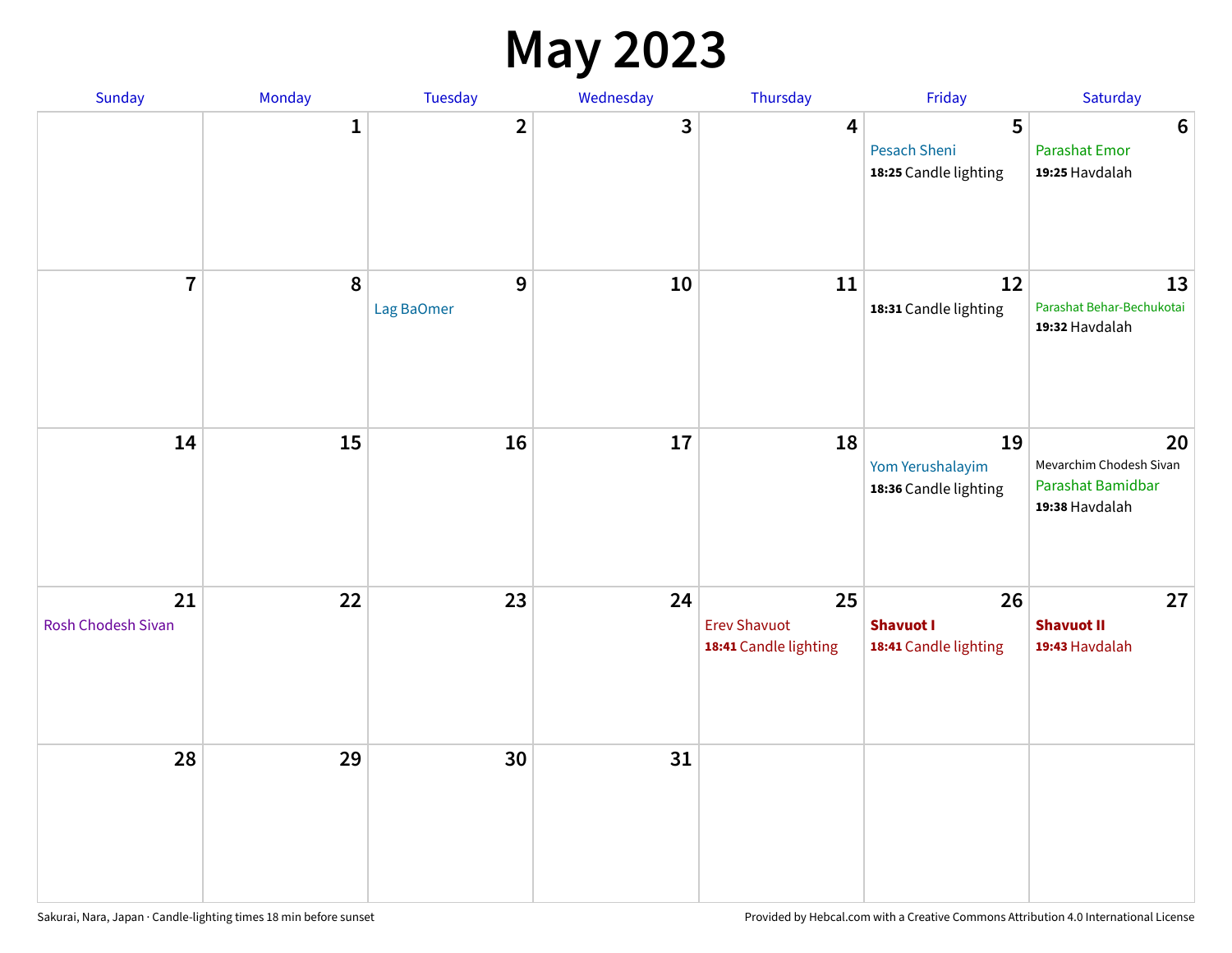#### **June 2023**

| Sunday                  | Monday                   | Tuesday                         | Wednesday      | Thursday     | Friday                                  | Saturday                                                            |
|-------------------------|--------------------------|---------------------------------|----------------|--------------|-----------------------------------------|---------------------------------------------------------------------|
|                         |                          |                                 |                | $\mathbf{1}$ | $\overline{2}$<br>18:46 Candle lighting | $\overline{3}$<br>Parashat Nasso<br>19:48 Havdalah                  |
| $\overline{\mathbf{4}}$ | 5                        | $\bf 6$                         | $\overline{7}$ | 8            | 9<br>18:50 Candle lighting              | 10<br>Parashat Beha'alotcha<br>19:53 Havdalah                       |
| $11\,$                  | 12                       | 13                              | 14             | 15           | 16<br>18:52 Candle lighting             | 17<br>Mevarchim Chodesh Tamuz<br>Parashat Sh'lach<br>19:55 Havdalah |
| 18                      | 19<br>Rosh Chodesh Tamuz | 20<br><b>Rosh Chodesh Tamuz</b> | 21             | 22           | 23<br>18:54 Candle lighting             | 24<br>Parashat Korach<br>19:57 Havdalah                             |
| 25                      | 26                       | 27                              | 28             | 29           | 30<br>18:55 Candle lighting             |                                                                     |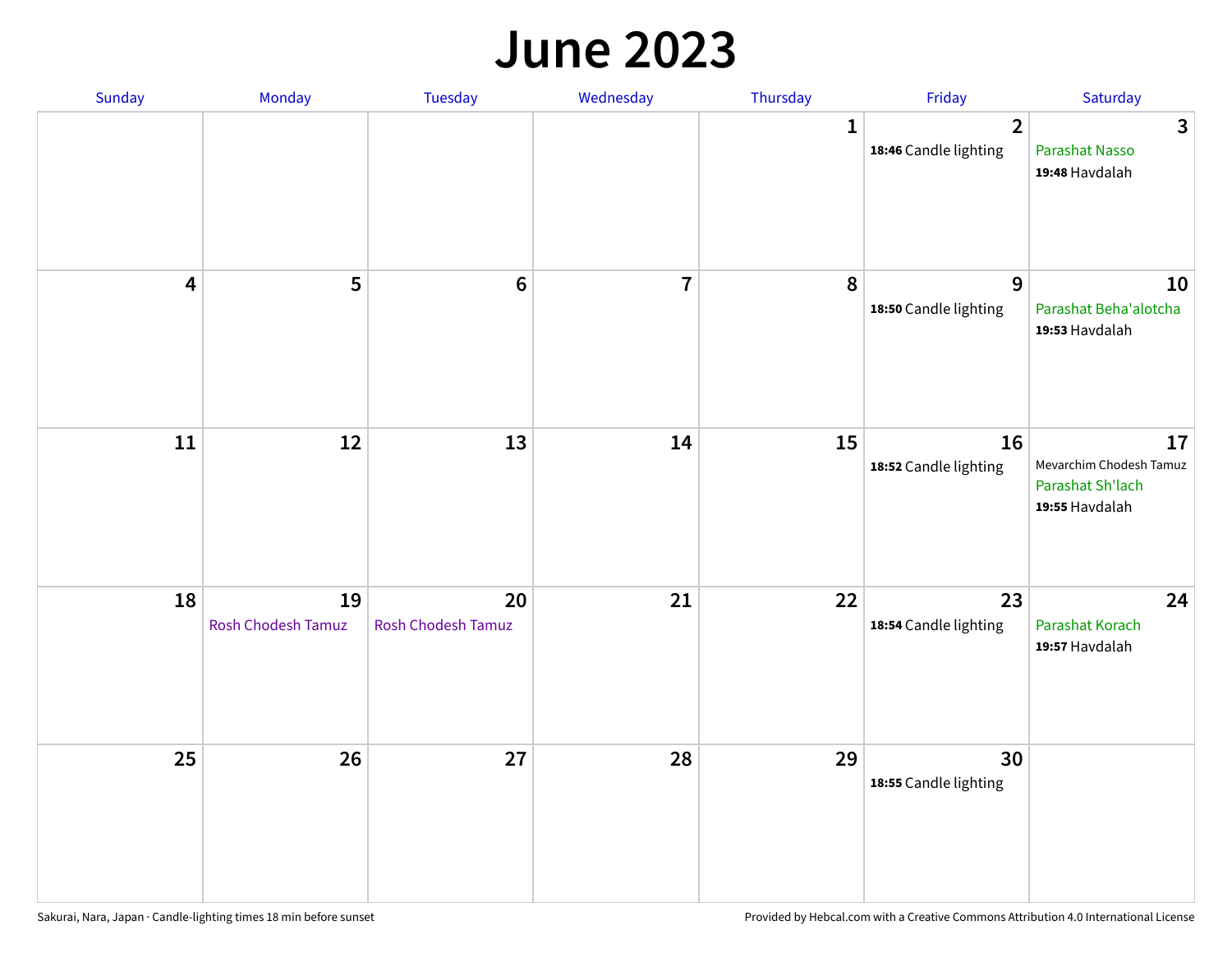# **July 2023**

| Sunday                  | Monday       | <b>Tuesday</b>          | Wednesday                                   | Thursday                                                                      | Friday                                  | Saturday                                                              |
|-------------------------|--------------|-------------------------|---------------------------------------------|-------------------------------------------------------------------------------|-----------------------------------------|-----------------------------------------------------------------------|
|                         |              |                         |                                             |                                                                               |                                         | $\mathbf 1$<br>Parashat Chukat-Balak<br>19:57 Havdalah                |
| $\overline{\mathbf{2}}$ | $\mathbf{3}$ | $\overline{\mathbf{4}}$ | 5                                           | $6\phantom{1}6$<br>03:19 Fast begins<br><b>Tzom Tammuz</b><br>19:48 Fast ends | $\overline{7}$<br>18:54 Candle lighting | 8<br><b>Parashat Pinchas</b><br>19:56 Havdalah                        |
| 9                       | 10           | 11                      | 12                                          | 13                                                                            | 14<br>18:52 Candle lighting             | 15<br>Mevarchim Chodesh Av<br>Parashat Matot-Masei<br>19:53 Havdalah  |
| 16                      | 17           | 18                      | 19<br>Rosh Chodesh Av                       | 20                                                                            | 21<br>18:48 Candle lighting             | 22<br><b>Shabbat Chazon</b><br>Parashat Devarim<br>19:49 Havdalah     |
| 23                      | 24           | 25                      | 26<br>19:04 Fast begins<br>Erev Tish'a B'Av | 27<br>Tish'a B'Av<br>19:37 Fast ends                                          | 28<br>18:44 Candle lighting             | 29<br><b>Shabbat Nachamu</b><br>Parashat Vaetchanan<br>19:43 Havdalah |
| 30                      | 31           |                         |                                             |                                                                               |                                         |                                                                       |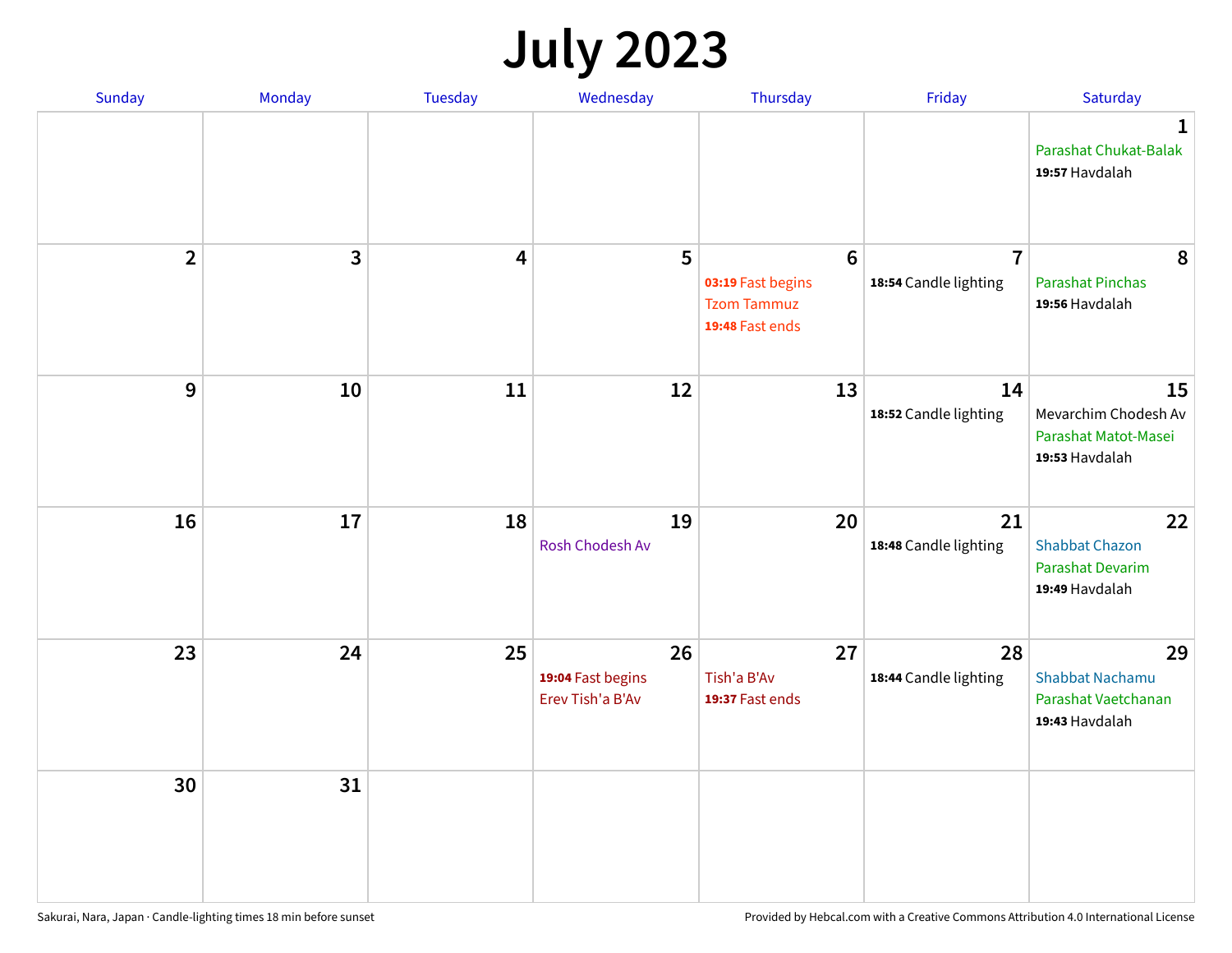# **August 2023**

| Sunday | Monday         | Tuesday      | Wednesday               | Thursday                | Friday                                                                            | Saturday                                                         |
|--------|----------------|--------------|-------------------------|-------------------------|-----------------------------------------------------------------------------------|------------------------------------------------------------------|
|        |                | $\mathbf{1}$ | $\mathbf{2}$<br>Tu B'Av | $\overline{\mathbf{3}}$ | 4<br>18:38 Candle lighting                                                        | 5<br><b>Parashat Eikev</b><br>19:36 Havdalah                     |
| $6\,$  | $\overline{7}$ | 8            | 9                       | 10                      | 11<br>18:31 Candle lighting                                                       | 12<br>Mevarchim Chodesh Elul<br>Parashat Re'eh<br>19:28 Havdalah |
| 13     | 14             | 15           | 16                      | 17<br>Rosh Chodesh Elul | 18<br>Rosh Hashana LaBehemot<br><b>Rosh Chodesh Elul</b><br>18:23 Candle lighting | 19<br><b>Parashat Shoftim</b><br>19:20 Havdalah                  |
| 20     | 21             | 22           | 23                      | 24                      | 25<br>18:15 Candle lighting                                                       | 26<br>Parashat Ki Teitzei<br>19:10 Havdalah                      |
| 27     | 28             | 29           | 30                      | 31                      |                                                                                   |                                                                  |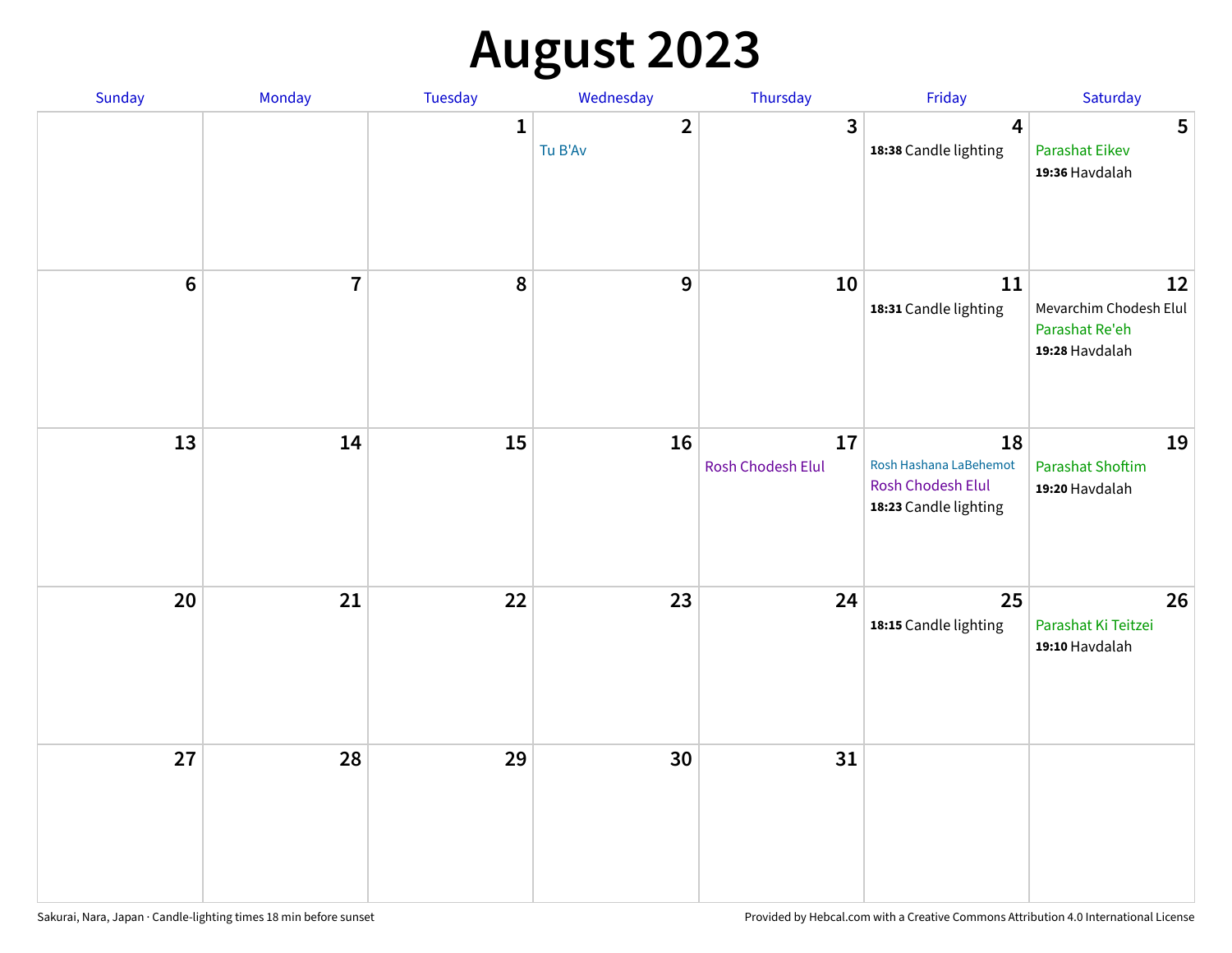# **September 2023**

| Sunday                                                | Monday                                                             | Tuesday | Wednesday       | Thursday       | Friday                                            | Saturday                                                            |
|-------------------------------------------------------|--------------------------------------------------------------------|---------|-----------------|----------------|---------------------------------------------------|---------------------------------------------------------------------|
|                                                       |                                                                    |         |                 |                | 1<br>18:05 Candle lighting                        | $\overline{2}$<br>Parashat Ki Tavo<br>19:01 Havdalah                |
| 3                                                     | $\overline{\mathbf{4}}$                                            | 5       | $6\phantom{1}6$ | $\overline{7}$ | 8<br>17:56 Candle lighting                        | 9<br>Leil Selichot<br>Parashat Nitzavim-Vayeilech<br>18:51 Havdalah |
| 10                                                    | 11                                                                 | 12      | 13              | 14             | 15<br>Erev Rosh Hashana<br>17:46 Candle lighting  | 16<br>Rosh Hashana 5784<br>18:40 Candle lighting                    |
| 17<br><b>Rosh Hashana II</b><br>18:39 Havdalah        | 18<br>04:27 Fast begins<br><b>Tzom Gedaliah</b><br>18:31 Fast ends | 19      | 20              | 21             | 22<br>17:36 Candle lighting                       | 23<br><b>Shabbat Shuva</b><br>Parashat Ha'Azinu<br>18:30 Havdalah   |
| 24<br><b>Erev Yom Kippur</b><br>17:33 Candle lighting | 25<br><b>Yom Kippur</b><br>18:27 Havdalah                          | 26      | 27              | 28             | 29<br><b>Erev Sukkot</b><br>17:26 Candle lighting | 30<br>Sukkot I<br>18:20 Candle lighting                             |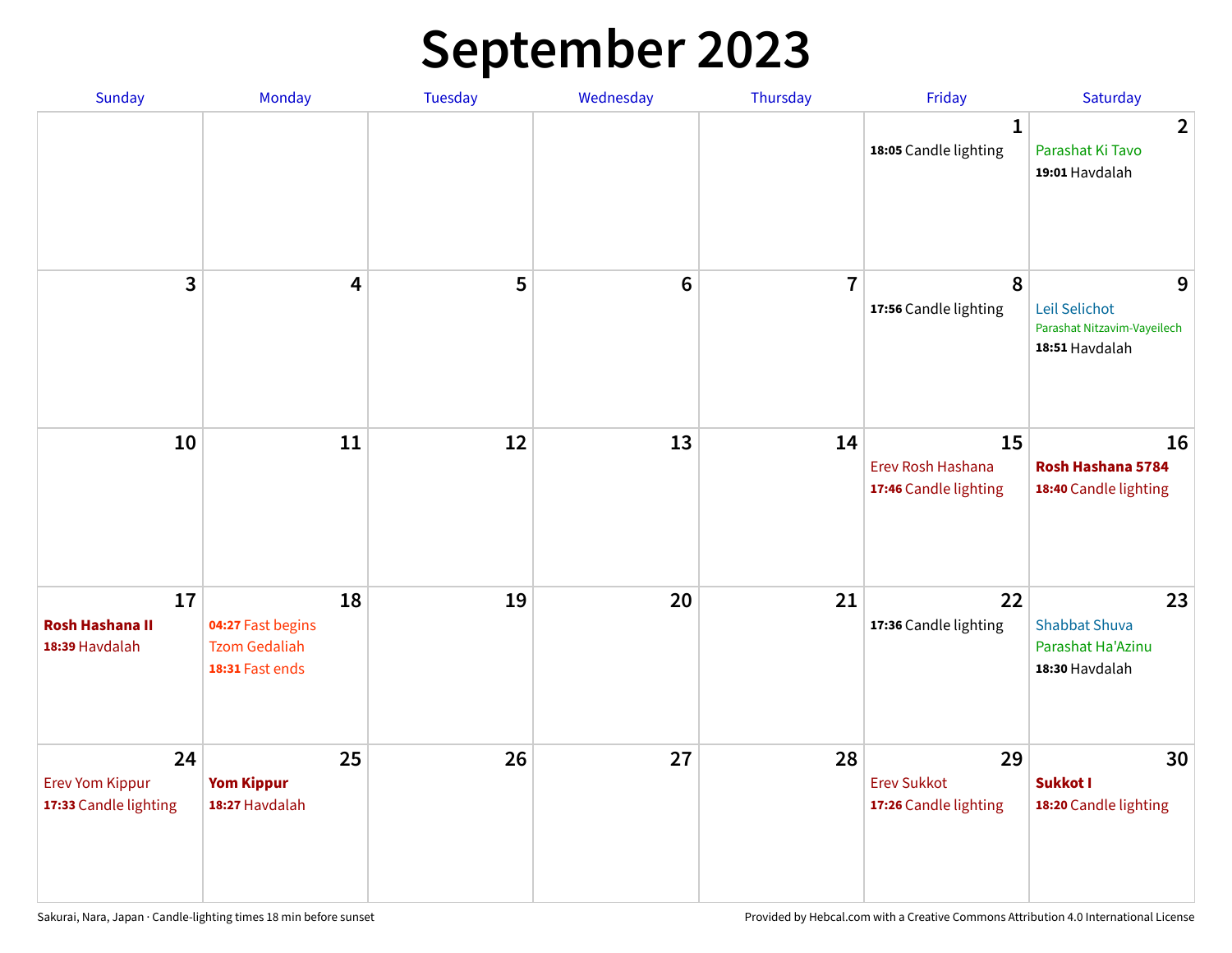## **October 2023**

| Sunday                                             | <b>Monday</b>                       | <b>Tuesday</b>        | Wednesday            | Thursday              | Friday                                                               | Saturday                                                                       |
|----------------------------------------------------|-------------------------------------|-----------------------|----------------------|-----------------------|----------------------------------------------------------------------|--------------------------------------------------------------------------------|
| $\mathbf{1}$<br><b>Sukkot II</b><br>18:19 Havdalah | $\overline{2}$<br>Sukkot III (CH"M) | 3<br>Sukkot IV (CH"M) | 4<br>Sukkot V (CH"M) | 5<br>Sukkot VI (CH"M) | $6\phantom{1}$<br>Sukkot VII (Hoshana Raba)<br>17:16 Candle lighting | 7<br><b>Shmini Atzeret</b><br>18:11 Candle lighting                            |
| 8<br><b>Simchat Torah</b><br>18:09 Havdalah        | $\boldsymbol{9}$                    | 10                    | 11                   | 12                    | 13<br>17:07 Candle lighting                                          | 14<br>Mevarchim Chodesh Cheshvan<br><b>Parashat Bereshit</b><br>18:02 Havdalah |
| 15<br>Rosh Chodesh Cheshvan                        | 16<br>Rosh Chodesh Cheshvan         | 17                    | 18                   | 19                    | 20<br>16:58 Candle lighting                                          | 21<br>Parashat Noach<br>17:53 Havdalah                                         |
| 22<br>Yom HaAliyah School Observance               | 23                                  | 24                    | 25                   | 26                    | 27<br>16:50 Candle lighting                                          | 28<br>Parashat Lech-Lecha<br>17:46 Havdalah                                    |
| 29                                                 | 30                                  | 31                    |                      |                       |                                                                      |                                                                                |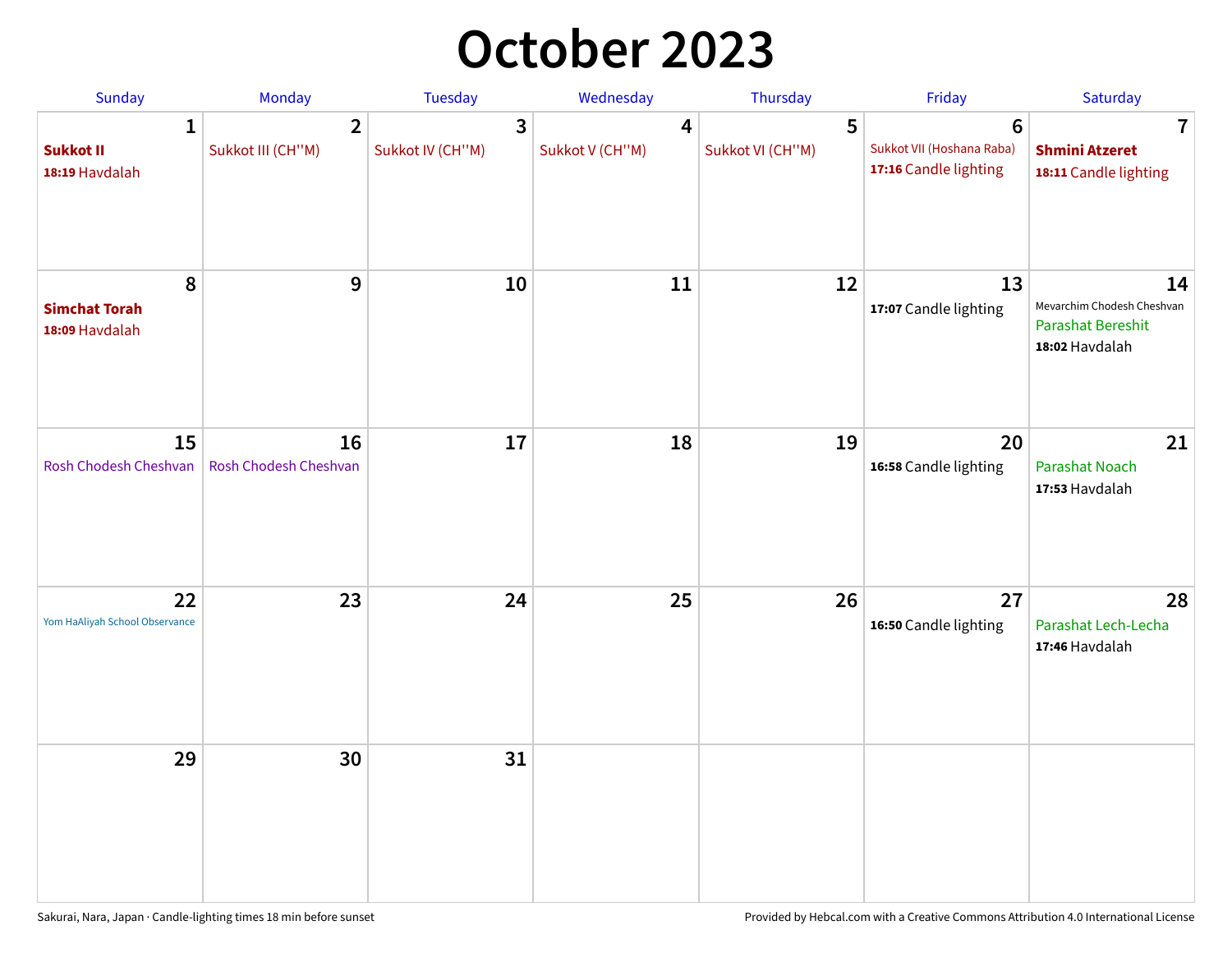#### **November 2023**

| Sunday | Monday          | Tuesday                   | Wednesday    | Thursday       | Friday                                  | Saturday                                                                 |
|--------|-----------------|---------------------------|--------------|----------------|-----------------------------------------|--------------------------------------------------------------------------|
|        |                 |                           | $\mathbf{1}$ | $\overline{2}$ | $\overline{3}$<br>16:43 Candle lighting | $\overline{\mathbf{4}}$<br>Parashat Vayera<br>17:40 Havdalah             |
| 5      | $6\phantom{1}6$ | $\overline{7}$            | 8            | 9              | 10<br>16:37 Candle lighting             | 11<br>Mevarchim Chodesh Kislev<br>Parashat Chayei Sara<br>17:34 Havdalah |
| 12     | 13<br>Sigd      | 14<br>Rosh Chodesh Kislev | 15           | 16             | 17<br>16:33 Candle lighting             | 18<br><b>Parashat Toldot</b><br>17:30 Havdalah                           |
| 19     | 20              | 21                        | 22           | 23             | 24<br>16:29 Candle lighting             | 25<br>Parashat Vayetzei<br>17:28 Havdalah                                |
| 26     | 27              | 28                        | 29           | 30             |                                         |                                                                          |